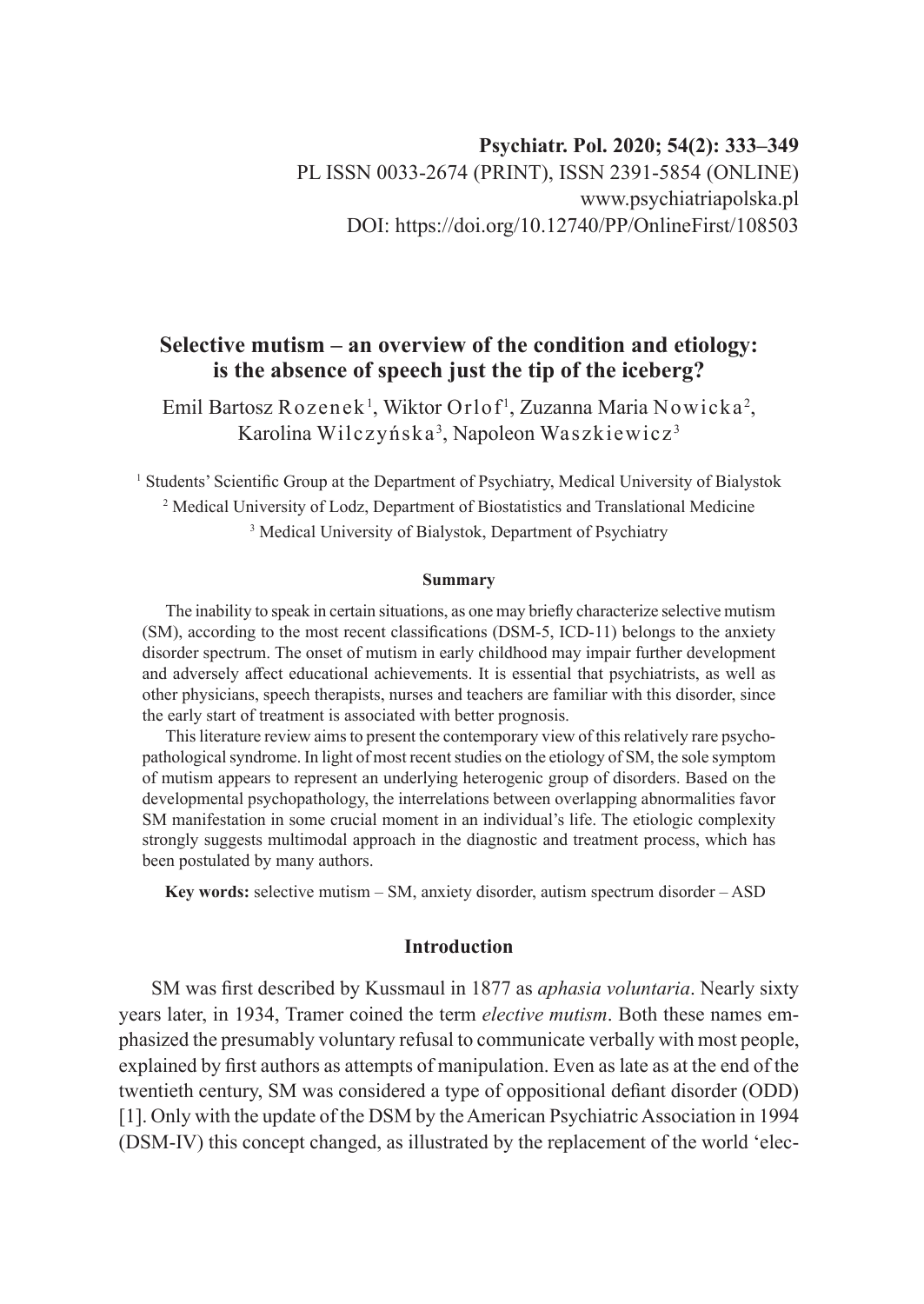tive' with term 'selective'. Since then, the absence of speech in SM was not perceived as a voluntary intent and it was recognized that mutism only presents under certain circumstances (e.g., at school) [2].

The last 20 years in the studies of SM has brought, in particular, clear evidence that anxiety is the most prominent feature of SM [3]. This is also illustrated in the most recent version of DSM [4] and in ICD-11 [5], planned for implementation, where SM is included in the anxiety disorder spectrum. Multiple examples from the literature point to the relationship between SM and social phobia (SP), however, only in some comparative studies all children diagnosed with SM met also the diagnostic criteria for SP [3]. In recent years, a theory based on developmental psychopathology that emphasizes the role of multiple factors in the etiology of SM has emerged as the leading etiological theory [3, 6]**.** These factors (e.g., behavioral inhibition, coexisting developmental disorders) are often fundamental for the development of anxiety, enhancing the significance of the anxiety component of SM [3]. It is unclear, though, whether SM is a primary anxiety disorder, or whether it is a form of learned avoidance behavior [3, 7].The most effective methods of SM treatment are those utilized in other childhood anxiety disorders [8]**.**

### **Aim and structure of the study**

The aim of this literature review is to present the contemporary (based on the most recent literature) view of selective mutism that postulates the manifestation of this disorder as a result of mutual influence and accumulation of specific predispositions associated with the etiopathology of anxiety. For more clarity, the article is divided into thematic sections: symptoms and diagnosis, comorbidities, epidemiology, etiology and treatment. At the end of the review we present a summary and a list of factors that may increase the risk of selective mutism in early childhood.

# **Material and methods**

The search was conducted in October 2018 using MEDLINE and Web of Science databases, with keywords related to the modern nomenclature of the condition (selective mutism). We analyzed publications related to the issues of diagnosis, etiology, epidemiology, and treatment of patients with SM. Representative studies with regard to the study population and the most important review studies were included in this review.

#### **Symptoms and diagnosis**

The term 'mutism' (Latin: *mutismus*) designates the lack of verbal contact in the absence of damage to the speech center [9]. 'Selective' in this setting denotes that the inability to speak occurs only in certain social settings (e.g., at school) or towards certain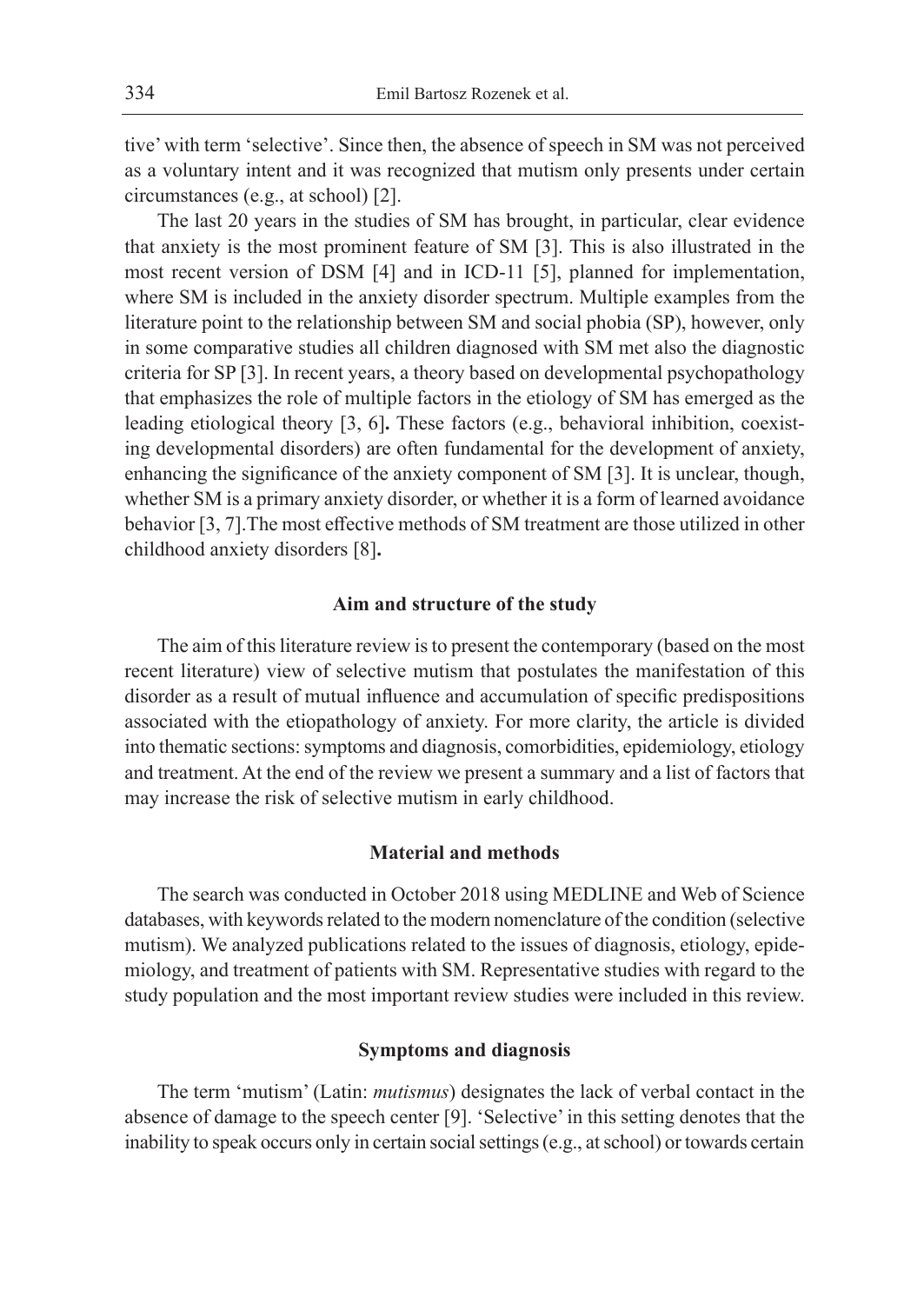people, while in other settings (usually: at home, towards closest family members) the patient does not experience such inability and does not show symptoms of mutism [4].

According to DSM-5, this psychopathological syndrome may be diagnosed at any developmental stage, if it is impossible to better explain the identified symptoms with a communication disorder (language and/or speech disorder). SM should also not be a symptom of an overall developmental distortion (e.g., autism) or other psychiatric disorders (e.g., schizophrenia). SM most commonly manifests during early childhood, often coinciding with the beginning of preschool or primary education. This is related to the emergence of the first big social and educational difficulties that the child faces. For many healthy children, first contact with the school environment may turn out to be stressful enough that they temporarily present characteristics features of SM. For this reason, to ascertain that a pathology is present, the diagnostic criteria require that the selective absence of speech should persist for at least one month. An absence of speech resulting from not knowing a certain language and elapsing after time required for learning this language is excluded from this definition (e.g., in immigrants) [4].

The absence of speech impairs learning ability, influencing educational achievements of the child [10]. Selectively mute children may additionally meet the diagnostic criteria for communication disorders (up to 50% in one Norwegian study, as compared to 11.5% of controls) [11]. In specific situations, the patients, instead of using speech, may try to communicate nonverbally (e.g., by nodding or gesticulating). It is not, however, characteristic for all children with SM [12]. It must be noted that the inappropriate behavior patterns often persist, even though the symptoms of mutism diminish with age [13, 14].

#### **Comobridities**

SM often coincides with other anxiety disorders and developmental disorder or delay. As an example, in a comparative study by Kristensen [11], evaluating 54 Norwegian children diagnosed with SM (mean age: 9 years), 46.3% of patients also met diagnostic criteria for anxiety disorder and developmental disorder or delay, as compared to as little as 0.9% in the control group. According to DSM-IV criteria (diagnostic criteria for SM in DSM-5 are the same): 68% of SM children were also diagnosed with social phobia, 32% with separation anxiety, 13% with generalized anxiety disorder, and 13% were diagnosed with specific phobia [11]. In a study by Chavira et al. [15], evaluating 70 SM-diagnosed patients (mean age: 6.4 years), all children met the diagnostic criteria for SP and 40% also met the criteria for separation anxiety disorder. In both studies, the percentage of children with SM that met diagnostic criteria for anxiety disorder differed significantly from healthy controls (except for specific phobia in the study by Kristensen et al.) [11, 15]. The dominant developmental disorder in the study of this author were communication disorders, which affected up to 50% of children with SM [11]. Other studies, by Ford et al. [16] and by Steinhausen and Juzi [17], confirmed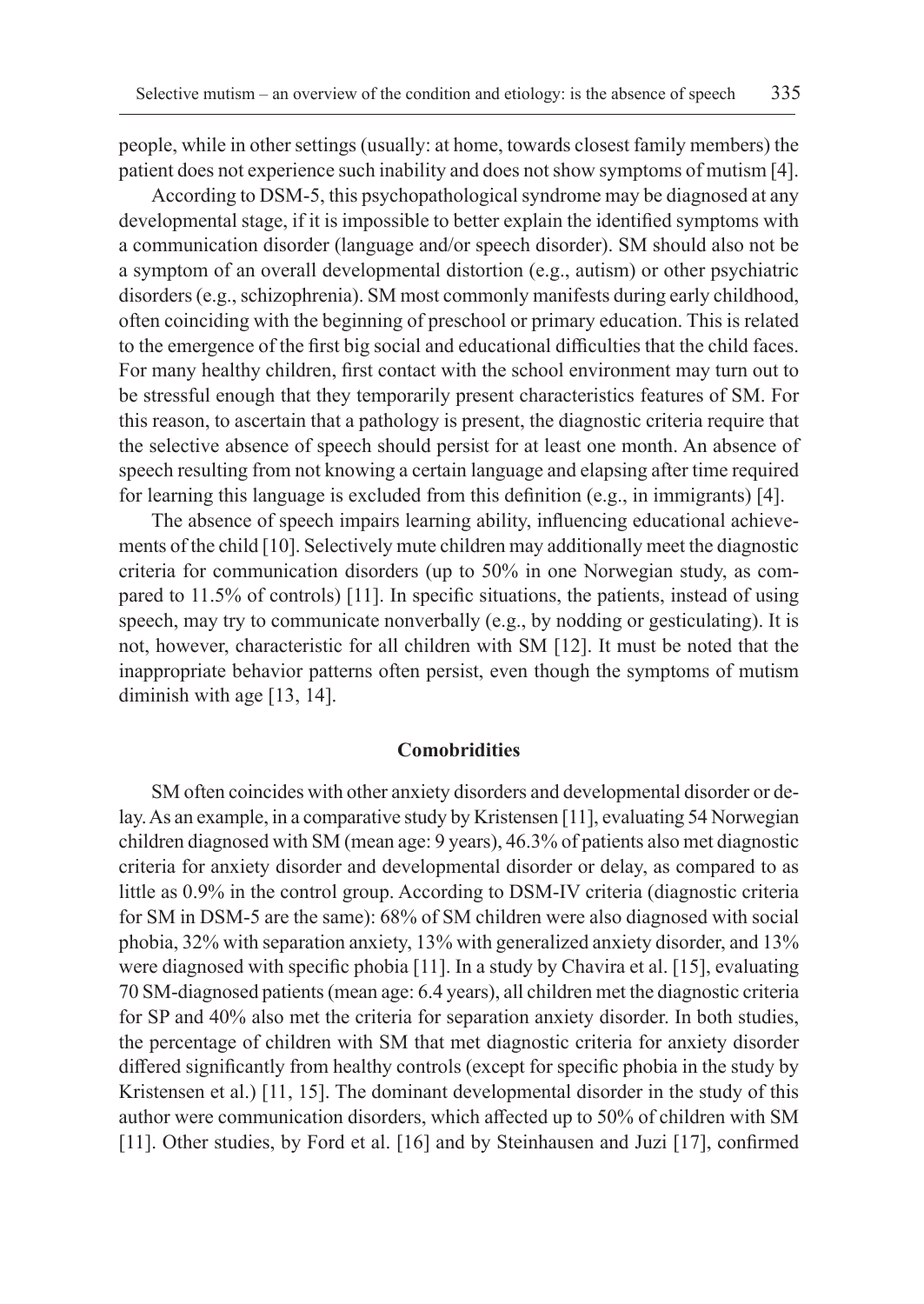the coincidence of these disorders in patients diagnosed with SM (11% and 38% of cases, respectively).

SM may also co-occur with generalized developmental disorders, i.e., autism spectrum disorder. In 2018, in a retrospective study, Steffenburg et al. [18] aimed to evaluate the coincidence of autism spectrum disorder in a group of 97 children diagnosed with SM. This study was conducted in a center specialized in neurodevelopmental disorders. As many as 63% of children with SM met the diagnostic criteria for an autism spectrum disorder (29% – autism, 30% – atypical autism/pervasive developmental disorder not otherwise specified, and 4% – Asperger syndrome). The next 20% of patients only presented with subclinical symptoms of autism, "which, nonetheless, had an impact on their everyday life" [18, p. 1165]. Co-occurrence of Asperger syndrome in SM children was also noted by other researchers: Kopp and Gillberg (7.4%) [19], Kristensen (7.4%) [11], Anderson and Thomsen (10%) [20]. This mild autism spectrum disorder occurs in about 0.3% of individuals in the general population – it is therefore much more frequent in children with SM [21]. In the study by Steffenburg et al. [18], SM children were divided into two groups. The first group consisted of children that met the diagnostic criteria for ASD ( $SM + ASD$ ); the other comprised only children not meeting these criteria (SM – ASD). Children from the first group were characterized by a later onset of SM symptoms (on average: 5 vs. 3.6 years) and were also diagnosed after longer time. Authors suggest that children with SM may present a lower level of cognitive abilities as compared to healthy children; however, this conclusion may be biased by how these abilities are measured. To make such measurement comparable, it should be performed by persons towards which the child does not present symptoms of mutism [18].

Other psychiatric disorders, such as: obsessive-compulsive disorder (OCD) [22], dissociative disorders, depression, panic disorder [1], attention deficit hyperactivity disorder (ADHD) [6] or Fragile X syndrome [23], also occur more often among children with SM.

## **Epidemiology**

SM is a relatively rare anxiety disorder, however, it is difficult to accurately assess its prevalence due to the inconsistent diagnostic criteria and low numbers of patients reported in the studies. Since children become selectively mute in school environment, the most reliable epidemiologic studies seem those that are based on teachers' reports [24]. Using this method and DSM-IV diagnostic criteria, children from Sweden (7–15 years) [19], the USA (5–6 years) [25] and Israel (4–6 years) [26] were examined. In these two last studies, SM prevalence was estimated at 0.71% and 0.76%, respectively, compared to only 0.18% in the study involving Swedish children. In contrast, the occurrence of SP (the most common anxiety disorder associated with SM) [3] in the US is estimated at about 9.1% in childhood and adolescence [24].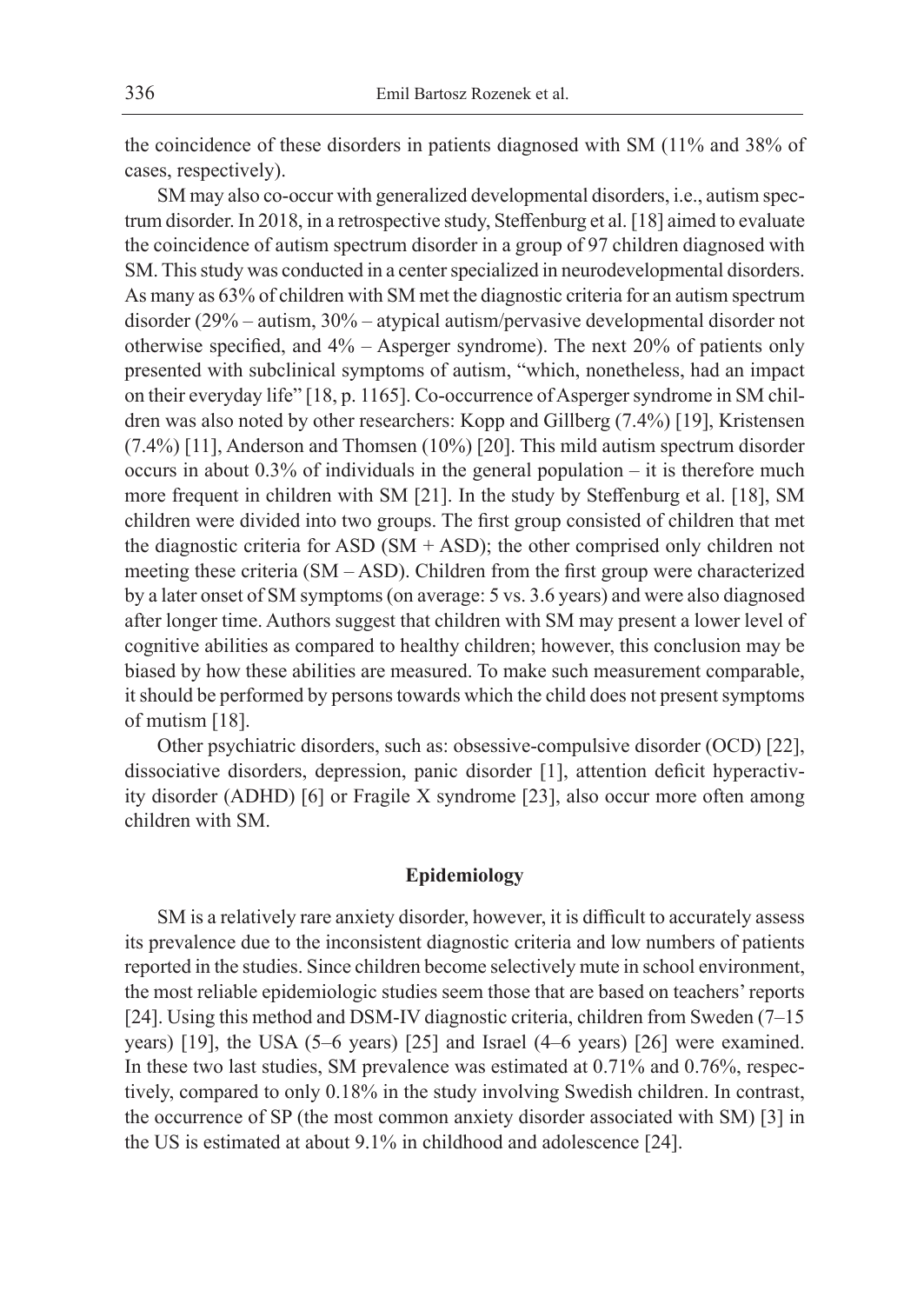Such low prevalence of SM (Sweden) may stem from the adopted age criteria that implied the inclusion of children older than those included in the other two studies, since SM typically impacts children aged 2 to 5 years and mutism typically resolves after 8 years since diagnosis, while social disabilities typically persist in children who did not receive an appropriate therapy [13].

There are also data on family occurrence of SM [27]. It was also observed that it occurs more often (even twice) in girls [14] and in bilingual persons [28].

#### **Etiology**

Genetic and environmental factors

Frequent familial occurrence of SM [27, 29] prompted the researchers to identify genes associated with this disorder. Stein et al. [30] showed that CNTNAP2 (rs2710102) gene polymorphism is associated with greater risk of SM manifestation during childhood and with greater risk of experiencing increased social anxiety during adulthood [30]**.** CNTNAP2 (contactin-associated protein-like 2) is a gene encoding a protein from the neurexin family that mediates interactions between neurons and glia in the developing brain. Polymorphisms in this gene may exert pleiotropic effect, predisposing to various neurodevelopmental disorders [30]. In studies in which patients were compared with healthy controls, parents of SM children presented more shyness and a higher level of social anxiety and presented an overall tendency towards avoidance behaviors and social isolation [31–33].

The influence that the parent exerts over the child may also predispose towards SM. If a child mimics the pattern of avoidance behavior in parents, it might induce or enhance their avoidance behavior, increasing the probability of mutism manifestation or exacerbating the symptoms in a child already diagnosed with SM [6]. Moreover, in families in which anxiety disorders are present, the children are often overly attached to their parents (separation anxiety disorder frequently co-occurs with SM) [15] and subjected to excessive parental control. In a study by Edison et al., the researchers observed that parents of SM children were overprotective and more controlling as compared to parents of children from control groups [34]. It should be emphasized that in family systems theory of selective mutism, neurotic parental control prompts excessive attachment of child to the parent. This results in the development of interdependence in the parent-child relation and manifests as lack of trust towards extrafamilial environment. The child experiences anxiety, including fear of verbal communication, which manifests as mutism [35].

It is also worth mentioning that some factors may predispose to SM manifestation upon first contact with school environment. Children diagnosed with SM are often qualified to special educational programs due to communication problems and a delayed language development [16]. It can be therefore deduced that communicational deficits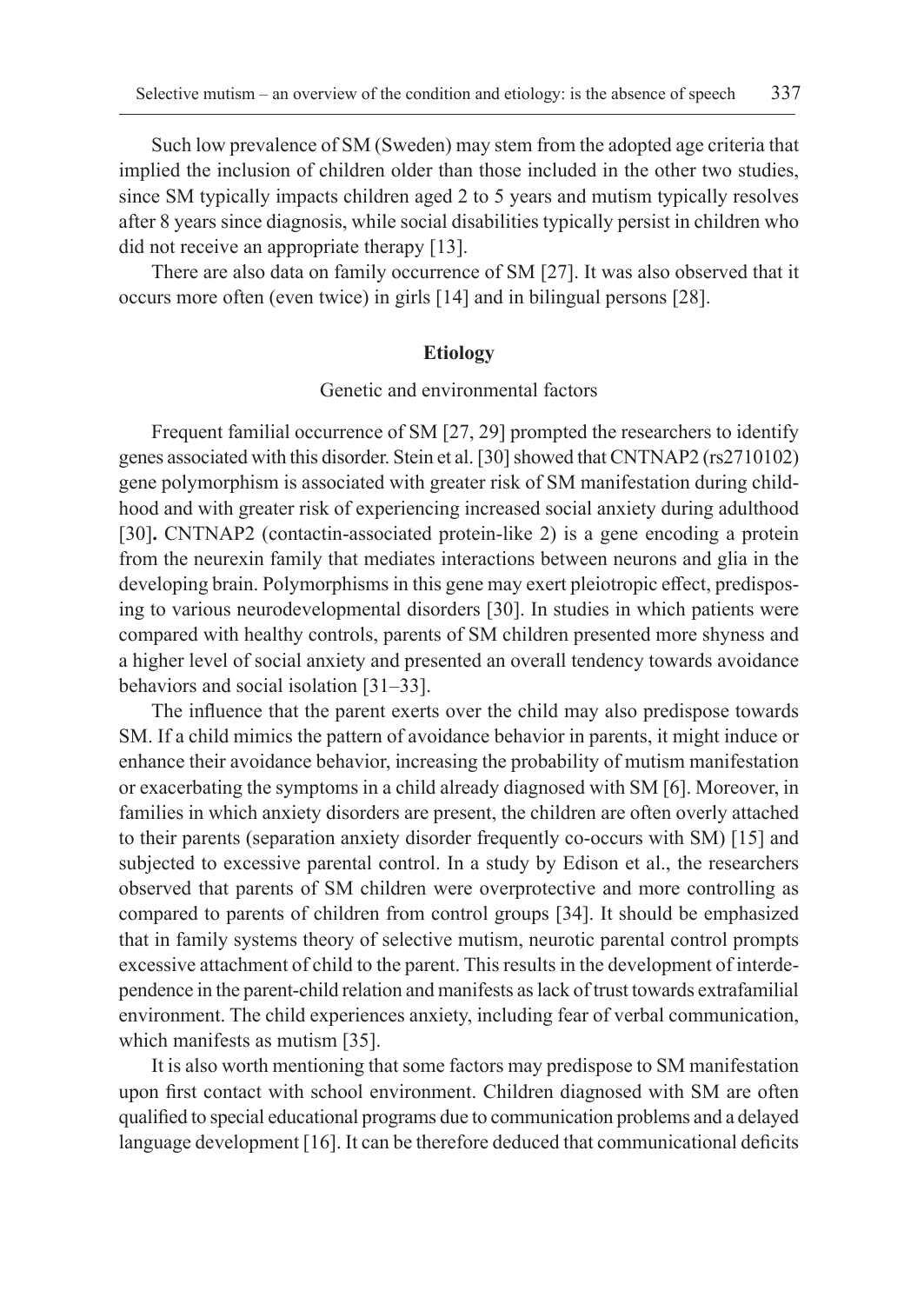result in learning difficulties and, with time, in educational deficits. Due to speech avoidance manifested at school these deficits are not disclosed and do not expose the child to negative emotions, mainly – anxiety [11]. Children with SM are perceived as generally more uneasy during contact with peers, as compared to controls, and tend to have problems with making friends or joining social groups [29, 33]. Such behaviors promote rejection and bullying towards children with SM by their peers [36]. This may further worsen the condition of the child with SM, by increasing the level of experienced anxiety.

Another seemingly important issue is the immigrant status. Epidemiologic studies in Israel showed that SM occurred in immigrant over four times more often than in native families (2.2% vs. 0.5%) [26]. The cause may be cultural differences and discrimination towards immigrants, which is a frequent source of anxiety in children in ethnic minority societies [37].

### Temperamental characteristics

Children with SM present inhibited temperament, which in the case of SM means behavior style similar to behavioral inhibition [16, 32], which means that new stimuli (places, people, objects) induce excessive caution and fear, resulting in excessive avoidance of them [38]. During the preschool period this may manifest as avoiding verbal contact with strangers, closely resembling the behavior of children with SM [39]. Shyness, i.e., tendency towards feeling uneasy and tense during meetings, especially with unknown individuals, may be viewed as a social aspect of behavioral inhibition. Shyness is found in as many as 85% of children with SM [17]. In 2016, a retrospective comparative study that included children diagnosed with SM or SP, children with internalizing behaviors and healthy controls was published. Gensthaler et al. [40], based on the RIBI (*parent-rated Retrospective Infant Behavioral Inhibition*) questionnaire showed that extreme behavioral inhibition diagnosed in infancy and early childhood may preclude the manifestation of SM in older age. Besides, infants diagnosed with SM later in life presented stronger social inhibition compared to infants diagnosed with SP later in life [40], providing a proof for the assumption proposed by some authors, namely – to recognize SM as an extreme form of early childhood social anxiety [7]. Behavioral inhibition in early stages of life increases the risk of manifestation of other anxiety disorders, mainly SP, in the future [41]. Gensthaler et al. suggest to introduce screening tests that will enable early SM prevention in children with extreme behavioral inhibition [40]**.**

Some children with SM present oppositional defiant behaviors (e.g., stubbornness, irritability, contentiousness), but since the elective concept of SM has been ruled out, the behaviors are not considered important in the etiology of this disorder [3].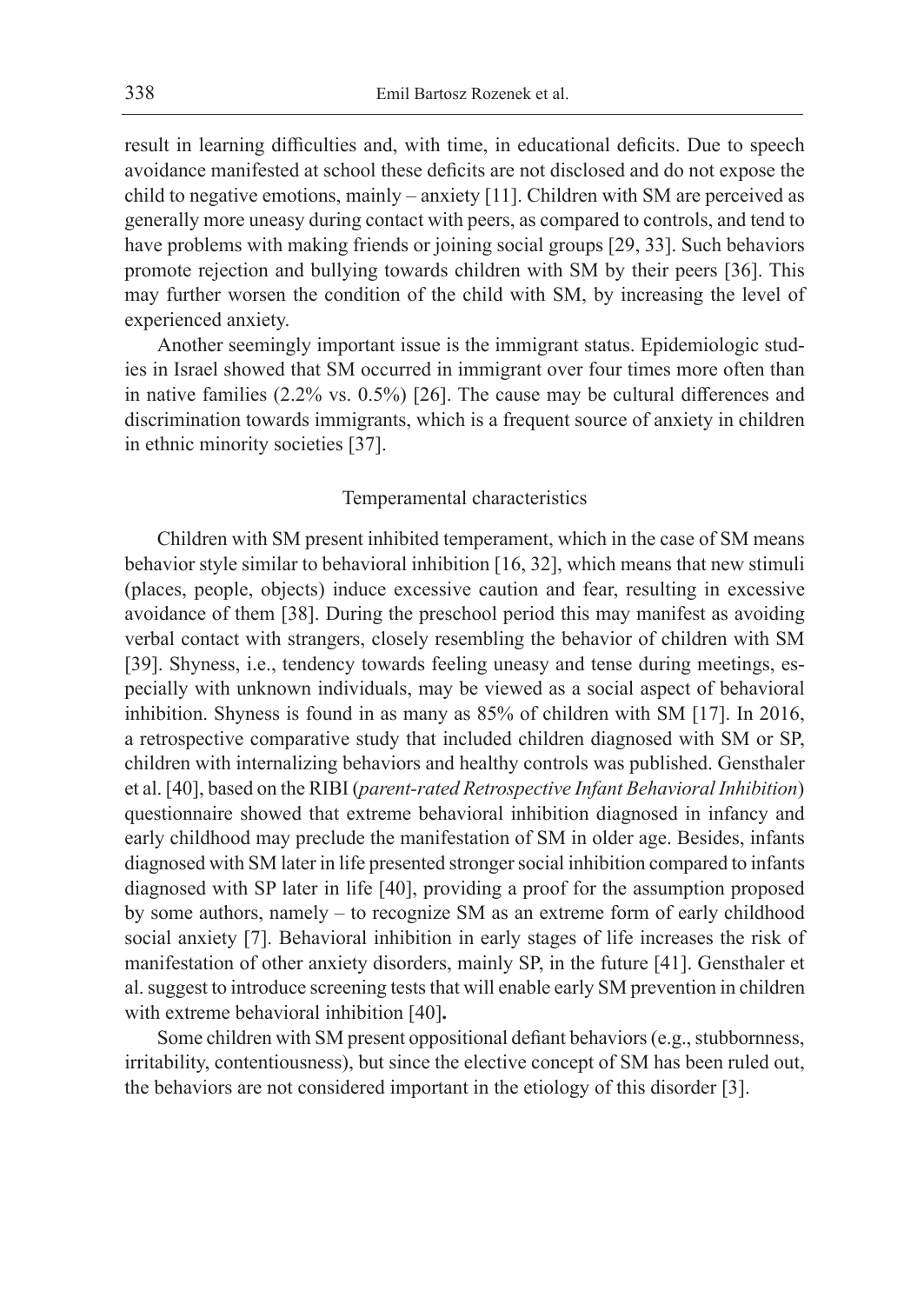#### Neurodevelopmental disorders

As we mentioned in the part of the article concerning comorbidities, in a considerable number of children with SM, communication disorders and/or generalized developmental disorders or developmental delay are present. Some researchers tend to consider these anomalies the source of negative emotions perceived by the children with SM, e.g., during the confrontation with properly developing children [42]. Speechlessness in selected environments may be explained as a manifestation of avoiding expected difficulties, especially in children predisposed to develop some kind of anxiety disorders. Some studies also point to the link between developmental disorders and childhood anxiety disorders [43].

#### Neurological deficits of audiotry processing

During non-verbal communication, an interaction occurs between the processes of speaking and hearing. This enables constant monitoring and regulation of the perception of sounds and speech quality, and prevention from overstimulation of the cochlea by excessive vocalization. The aim is to ensure proper speech quality, at the same time enabling precise perception of auditory information [44, 45]. One of the efferent systems of auditory processing that takes part in the monitoring and regulation of vocalization process is the MEAR (Middle-Ear Acoustic Reflex) system. In response to the feedback for perception of own speech, muscles of the inner ear contract. This mechanisms masks own voice during speaking, thus preventing distortions in the reception of auditory information. Without this mechanism, excessive vocalization could lead to overstimulation of auditory pathways. Such overstimulation would result in secondary desensitization, leading to limited reception of stimuli from surroundings during speech [44–46]**.** Disturbances in the MEAR system are often associated with increased auditory sensitivity that could result in avoidance of loud environments by people with such disorders [47].

According to the hypothesis of Henkin and Bar-Haim [46], disturbances in the efferent auditory processing in children with SM cause adaptation, i.e., whispering or refraining from speech, so they are able to experience undisturbed reception of auditory information. Because of the auditory hypersensitivity to own speech (e.g., disturbances in MEAR), vocalization would lead to secondary desensitization and masking external auditory stimuli [46]. Muchnik et al. [48] identified abnormalities in efferent auditory processing pathways in as many as 71% of selectively mute children, compared with 16% of controls.

The selectivity of mutism in this context may be explained as follows: while in the family environment, over time, the child learns verbal constructs characteristic for every person from the family. This way, the child with SM can better understand them, despite disturbed reception of acoustic stimuli during conversation [35]. This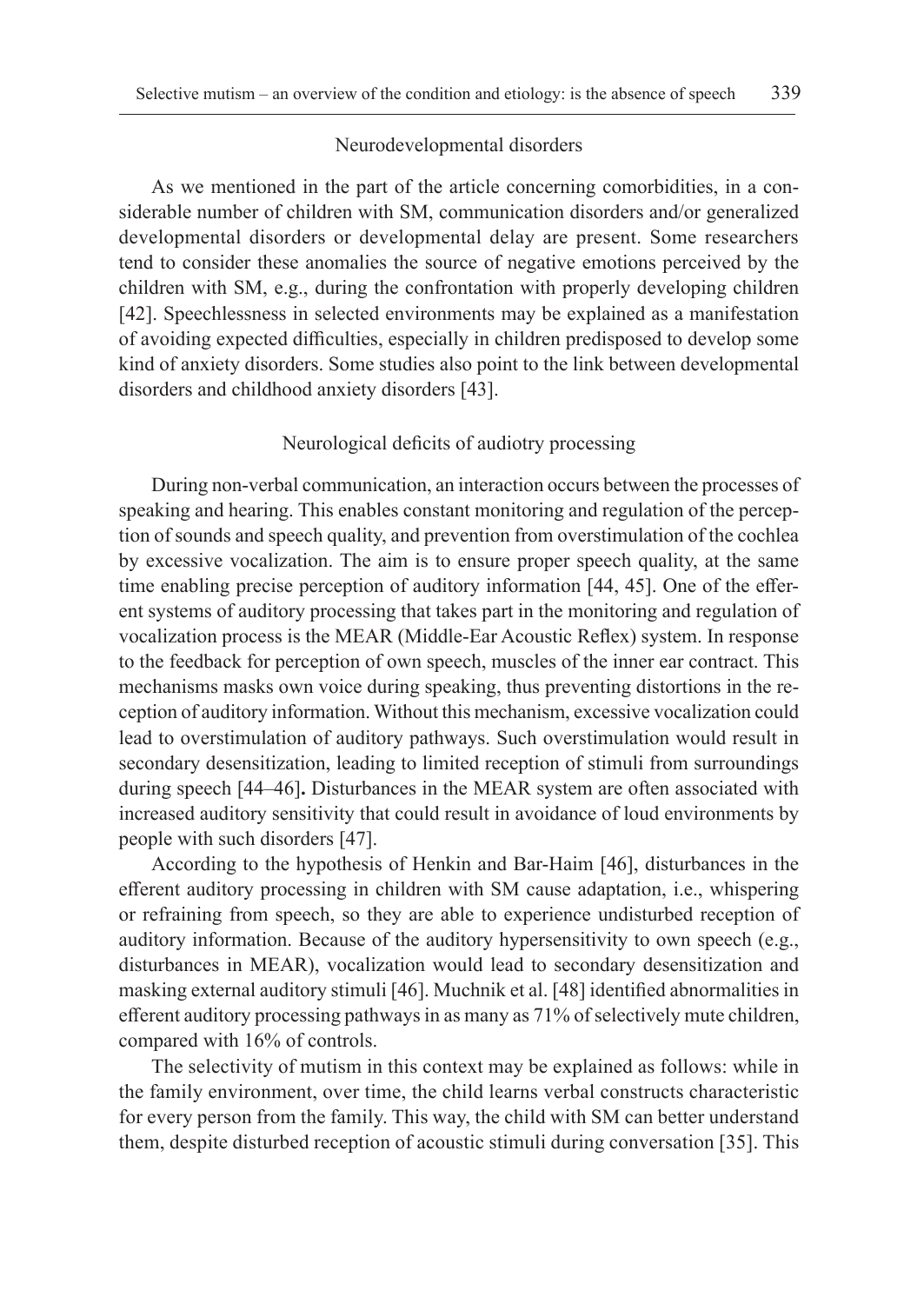would also mean that the child with SM presents the symptoms of mutism especially around these strangers whose verbal constructs most significantly differ from those known from the family environment. Under that reasoning, if the child with SM takes part in discussion with several other individuals (e.g., in school environment) they would only participate as a listener, due to the multitude of perceived language constructs. The increased difficulty stemming from the concomitant processing of diverse, unknown language constructs would prevent joining the discussion on verbal level while preserving a satisfactory quality of hearing. Muris and Ollendick [3] conclude that it is not very probable that isolated neurologic deficits of auditory processing may condition the manifestation of SM alone without other predisposing factors [3]**.**

#### **Selective mutism and social phobia**

Based on the available literature, it can be assumed that children with SM without any concomitant anxiety disorder are in minority [3]. The most frequently cooccurring anxiety disorder is social phobia. Considering studies representative with respect to group sizes, SP co-occurred with SM in 61 to 100% of cases [11, 15, 49, 50]. The common features often identified both in children with SM and in children with SP include shyness, behavioral inhibition and separation anxiety [51]. Therefore, some researchers propose to treat SM as an early childhood variant of SP or as its extreme manifestation [25, 52].

In favor of the early-childhood SP stage hypothesis, mutism tends to disappear, on average, after 8 years since diagnosis. Meanwhile, the established behaviors associated with SM symptomatology increases the possibility of SP occurrence in the future [13, 14]. SM typically manifests in children aged 2–5 years, while SP presents later, in  $8 -$  to 15-year-olds [53].

In favor of the hypothesis that considers SM an extreme variant of SP, in comparative studies, children with SM presented more pronounced symptoms of social phobia than children with SP but without mutism. For example, Yeganeh et al. [54] compared 23 children meeting the criteria for both SM and SP with equally numbered group of children meeting the criteria for isolated SP. Children from the first group were perceived by the observers as presenting more pronounced symptoms of social anxiety, compared to the second group. In a study by Manassis et al. [49], the level of perceived social anxiety reported by children with SM (61% of whom met also the criteria for SP) was compared with anxiety experienced by other children with anxiety disorders (including social phobia). Children that met the diagnostic criteria for SM presented highest levels of perceived social anxiety [49].

It should be emphasized that not all children meeting the criteria for SM meet also the criteria for SP [3]. For this reason, hypotheses that consider SM a variant of SP do not seem to fully capture the complexity of this disorder, only focusing on its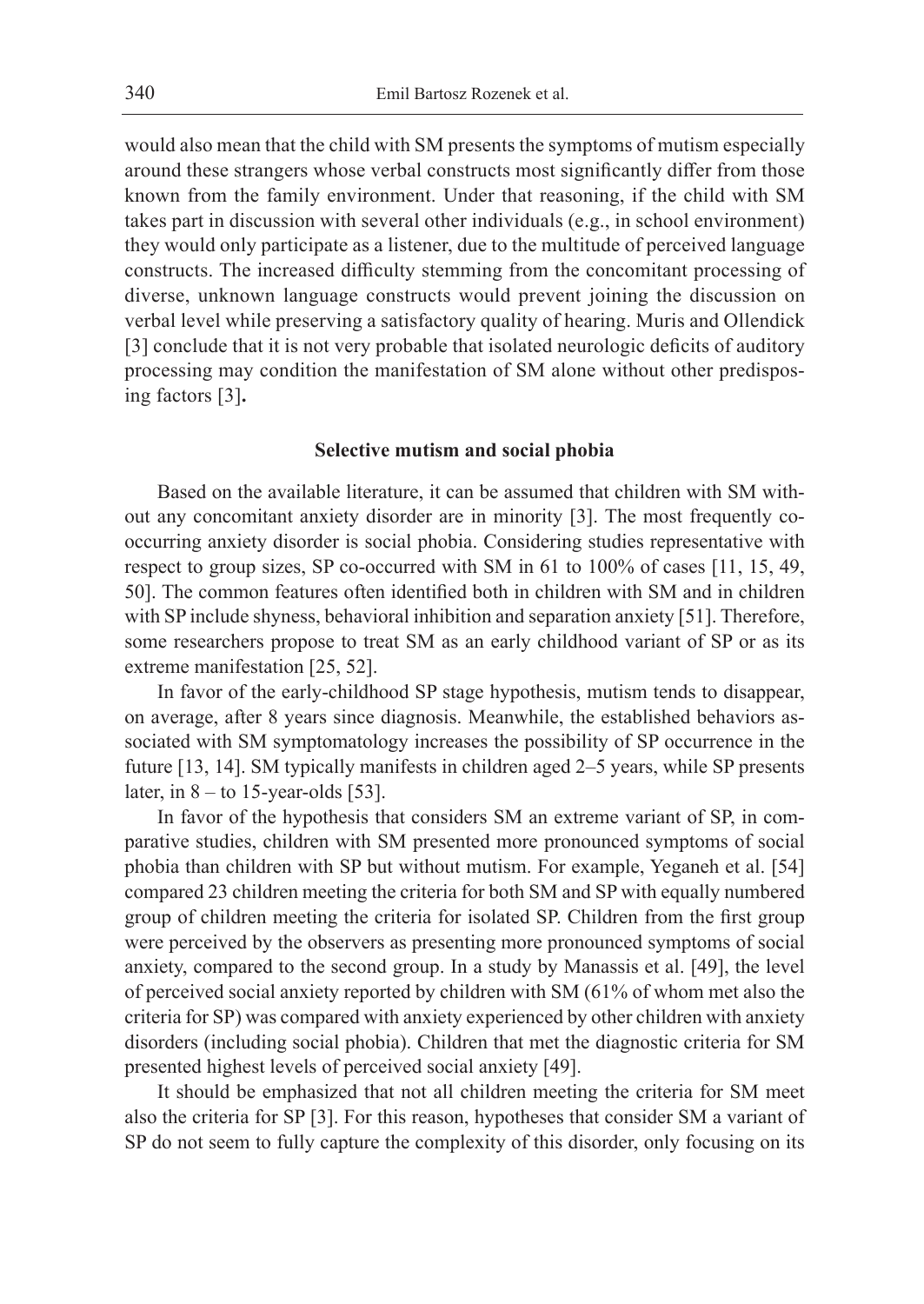primarily anxiety etiology. The approach based solely on the anxiety component of this disorder may result in failure in the therapeutic process [35].

Besides similarities, some differences exist also between children with SM and children with SP or other anxiety spectrum disorders. Children with SM more often meet the criteria for communication or developmental disorders [51]. In contrast to children with SP, children with SM tend to willingly interact with peers, are willing to play with friends and share their ideas [10]. Friendships made by children with SM are often based on non-verbal communication [51].

#### **Selective mutism as a type of avoidance behavior**

In the previously mentioned study by Kristensen [11], due to frequent coexistence of developmental disorders in children with SM, the author proposed to consider the absence of speech as a form of behavior that masks some concomitant disorders. Five years later, Moldan [55] tried to depict the symptom of mutism as a strategy of regulating negative emotions (such as anxiety or embarrassment). In 2011, Scott and Beidel [42], on the basis of literature analysis, described mutism as a specific type of avoidance behavior that appears in small children with yet undeveloped strategies of regulating emotions that are somehow predisposed to develop anxiety disorders.

These authors emphasize the psychopathology of human development, where childhood is typically associated with compulsory education at school. The child, not being able to avoid school, tries to evade stressful situations, which turns out to be facilitated by the absence of speech [42].This refers to the probable origin of anxiety and other negative emotions that the child experiences at school – where mutism most frequently manifests. Mutism can be thus compared with school refusal [7, 42], which may originate either from anxiety (e.g., frequently observed in children with SM social phobia or separation anxiety) [15], or from other causes associated with negative emotions. Other putative primary causes of avoidance behavior associated with mutism (however, they secondarily generate anxiety and other negative emotions) are developmental disorders that may be the reason behind difficulties that the child experiences in learning [3, 6, 11]. Similarly, a child with neurological dysfunctions of auditory processing may be constantly subjected to a dilemma while taking part in a discussion: to listen or to speak [46].

Viana et al. [6], in their study summarizing current knowledge about mutism, emphasized that one should not seek to identify a single determinant for the development of mutism, with respect to its evident multifactorial nature that grows over time, impacting the manifestation of SM. This is in accordance with the life span concept, where most mental disorders manifest in a critical phase of human development, on the ground of gradually developing symptoms [56]. Undoubtedly, such breakthrough event in life is the beginning of early childhood education, e.g., for a child with anxiety predisposition that has yet not appreciated their communication deficits. These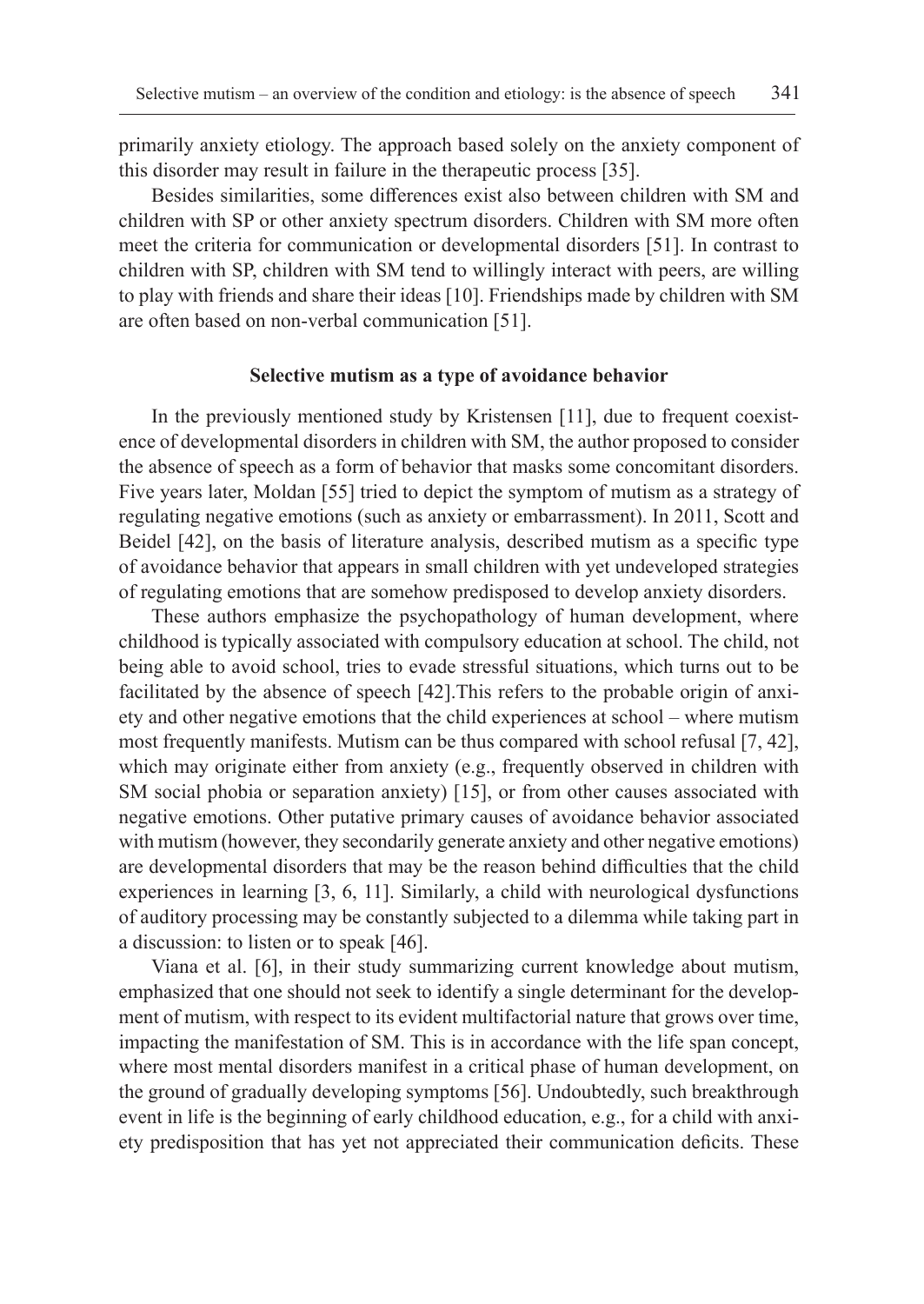children may employ avoidance behavior in order to avoid being exposed to bullying by their peers that communicate adequately [6, 11]. This leads to the development of a functional strategy to avoid negative emotions, such as the absence of speech in selected situations [42, 57]. Avoidance behavior observed in parents may also play an important role, reinforcing avoidance behavior in children [6].

One yet unresolved issue is whether the phenomenon of selective mutism is a legitimate nosological entity or only a specific type of avoidance behavior secondary to some causes, such as in the case of school refusal [3]. In 2012, Young et al. [57] compared the evaluation of anxiety level associated with social interaction tasks. Although groups in the study were small, the results based on children's and observers' reports were consistent with the results of studies performed in bigger groups [54]. In the study by Young et al. [57], children with SM were perceived by the observers as more anxious compared to children with SP and healthy controls. This is in line with the results from the study by Yeganeh et al., where children that met the diagnostic criteria for SM presented much higher level of social anxiety, according to observers, than children with isolated SP [54]. In both studies, the level of anxiety reported by the children with SM was not significantly different from the level reported by children that did not meet the criteria for SM [54, 57].

The originality of the study by Young et al. [57] based on the measurement of the psychophysiological arousal (e.g., heart rate, electrodermal activity) in the children being examined. While performing social interaction tasks, children with SM showed much smaller degree of arousal as compared to other groups. Based on these results, Young et al. are inclined to recognize the phenomenon of mutism as a type of learned avoidance behavior that allows to lower the level of anxiety experienced in certain situations that require social interaction [57].

In light of the most recent studies from the field of biological psychiatry, avoidance behavior is considered an unconscious defense mechanism [58]. This is consistent with rejection of the concept of electivity of mutism, where the absence of speech was seen as a type of oppositional defiant disorder or a desire to willingly manipulate others to achieve some kind of advantage [1, 2, 4]. Avoidance is a very effective method of reducing symptoms associated with anxiety. This translates to a drive to repeat avoidance behaviors and enhances them in the process of causal learning (the second factor contributing to development of anxiety disorder in Mowrer's theory) [42, 58]. More broadly, when the child learns to abuse the avoidance behaviors, it limits their developmental possibilities. Avoidance predisposes to secondary social and language deficits, impacting broadly understood social functioning, including education and career [10].

It is unclear whether the absence of speech in certain situations is a disease *per se* or a type of avoidance behavior. Factors predisposing to SM often predispose also to SP. Children with SM more often than children with SP meet the diagnostic criteria for developmental disorders. Most selectively mute children meet the diagnostic criteria for SP.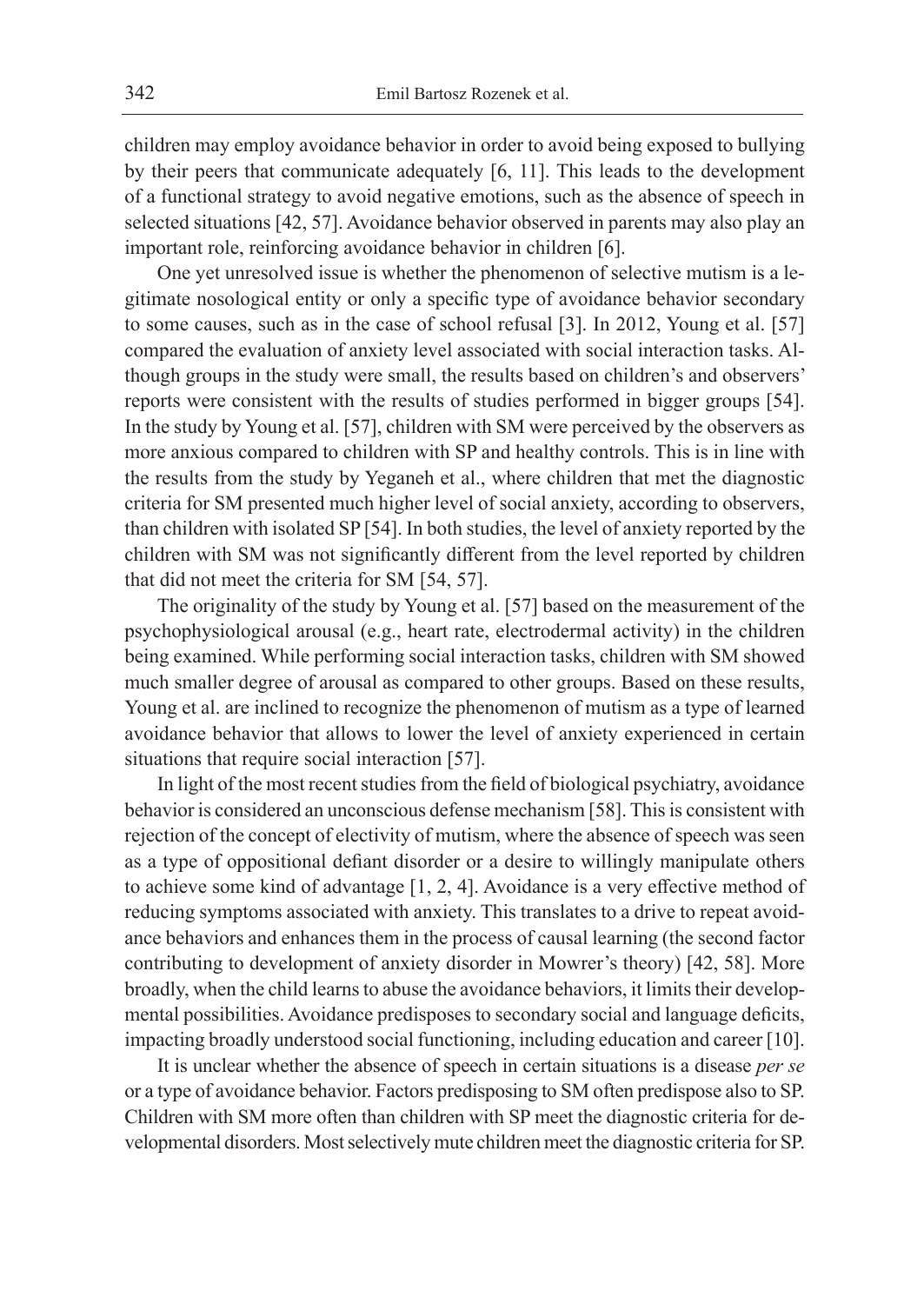

Figure 1. **Model explaining the etiology of SM, including developmental psychopathology**

#### **Treatment**

Recent years have brought evidence that confirmed anxiety etiology of SM, which is reflected in the most recent classifications that incorporate SM into anxiety disorders [4, 5]. For this reason, SM treatment standards resemble the forms of treatment most effective and most frequently used in other childhood anxiety disorders: cognitive behavioral therapy (CBT) and pharmacotherapy using selective serotonin reuptake inhibitors (SSRI) or a combination of both [8]. These therapies are aimed to enable speaking in situations in which the child presents symptoms of mutism [59].

The aim of CBT is to modify behaviors and thinking patterns [53]. Due to the fact that the contact between the therapist and a selectively mute child may be hindered, it is recommended to adequately adapt psychotherapeutic methods in order to ensure that the contact with the patient is the best that is possible [8]. Bergman et al. [60] propose an integrated behavioral therapy (IBT) that engages not only the child in the therapeutic process, but also parents and teachers. Building relation between the therapist and child and the use of behavioral rewards (positive reinforcement) is beneficial on the child engagement in the therapeutic process. It is also helpful to plan the therapeutic sessions so that the first sessions involve both a person towards which the child does not present mutism and a person around which the child does not speak (e.g., parent + therapist). Next sessions are scheduled according to the primarily established plan, i.e., a gradually increasing exposition to situations requiring verbal communication [60].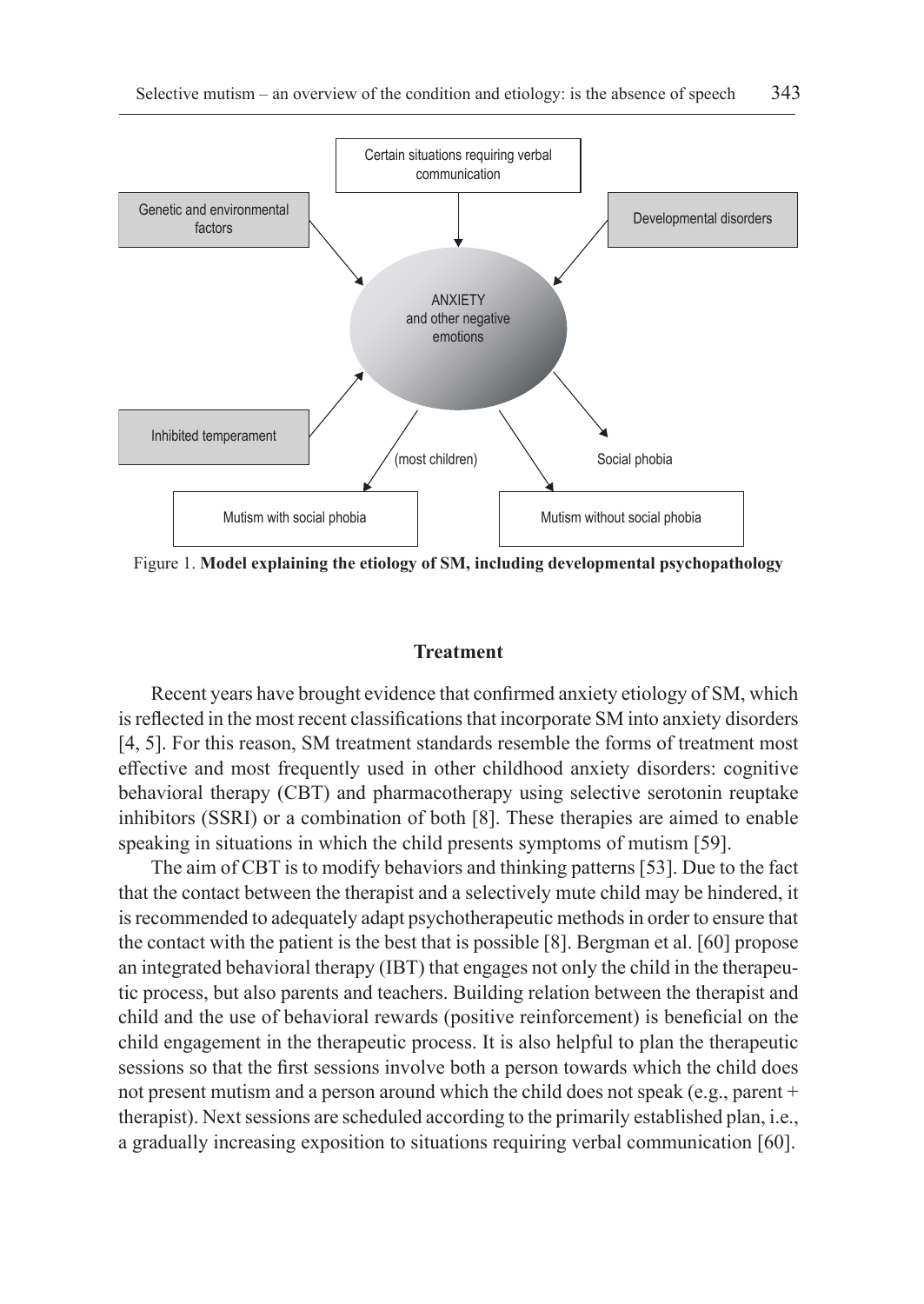In 2018, a systematic review synthesizing the results from 15 studies summarized the efficacy of the aforementioned therapies in SM treatment. Symptoms reduction (evaluated based on standardized scales) was most frequently noted in children treated with CBT –  $88.3\%$  (53/60). Pharmacotherapy alone was beneficial in 82.1% (55/67) of children and the combined therapy was successful in 85.7% of children; however, in this instance, the group was small (6/7) [8].

Most researchers agree that CBT is becoming the treatment of choice in children with SM [8]. Pharmacotherapy based on SSRI (most frequently fluoxetine) [61] and combined therapy are reserved for more serious cases of SM, e.g., when psychotherapy alone is insufficient [8, 61]. This is associated with possible adverse effects of pharmacotherapy, although SSRI seem to be well tolerated by children with SM [8, 62]. SSRI reduce anxiety symptoms associated with speaking, increasing also the efficacy of CBT [8]. Monoamine oxidase inhibitors (MAOI) are also used in SM, but they are not recommended due to adverse effects and should be used as drugs of last resort [3, 8].

The authors of the aforementioned review conclude that the described therapies (especially CBT) may also reduce symptoms of disorders coexisting with SM (such as SP, separation anxiety, generalized anxiety disorder, obsessive-compulsive disorder, ADHD), but further studies are needed to confirm this observation in a bigger group of children [8]. The treatment (psychotherapy and/or pharmacotherapy) application in younger age is seemingly associated with better clinical outcome – thus it is assumed that early diagnosis is very important for good prognosis [8, 63].

Many children with SM also meet the criteria for other coexisting disorders [3] that may be the source of anxiety and other negative emotions [3, 6, 35]. It can be thus assumed that knowing the source of anxiety and its proper treatment may be crucial for a sustained therapeutic success. For example, Henkin and Bar-Haim [46] propose specialized trainings for children with auditory processing deficits to enhance the synchronization of simultaneous processing of auditory information during speaking.

The authors of studies about SM recommend a multimodal approach to this disorder, that considers the inclusion of psychiatrists, psychologists, audiologists and other specialists in the therapeutic process. The diagnostic process should particularly focus on the symptoms of anxiety disorders, neurodevelopmental disorders (e.g., ASD, speech and language disorders), deficits of auditory processing and other mental disorders [3, 6]**.**

### **Recapitulation**

Selective mutism is closely associated with etiopathology of anxiety. Coexisting developmental disorders (e.g., speech and/or language communication disorders, ASD), a specific temperament (behavioral inhibition), environmental factors (e.g., pattern of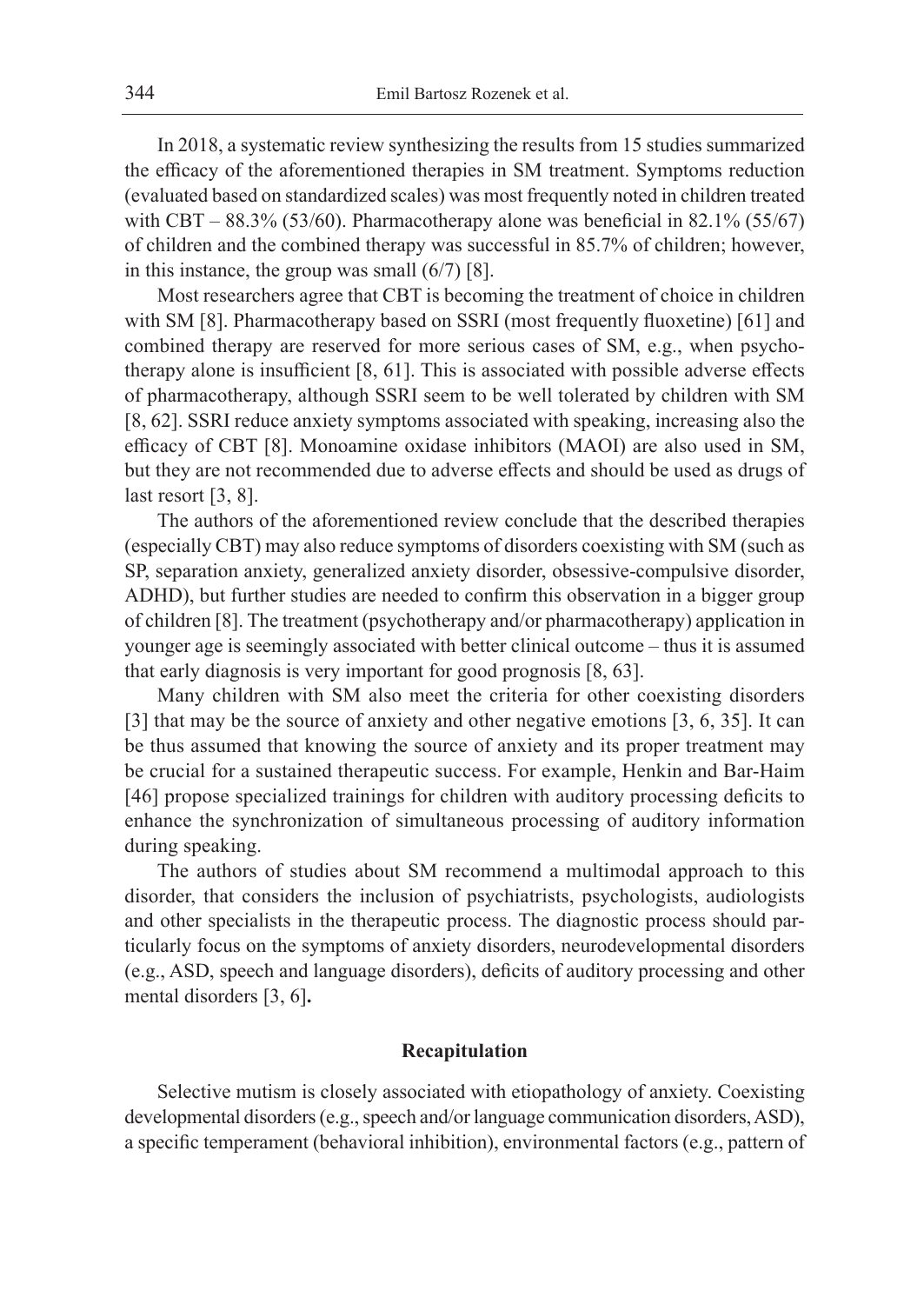avoidance behavior in the family) are described in the literature as factors predisposing to the development of anxiety disorders. According to the developmental psychopathology, genetic factors and interactions between the aforementioned predispositions may, with time, lead to SM manifestation (the critical period). The multifactorial etiology necessitates a multimodal approach in the diagnostic-therapeutic process that should be undertaken as quick as possible to prevent secondary delay in the cognitive and social development of the child. It can be thus assumed that the prognosis and course of SM depend on the accompanying disorders.

The most effective treatment, similar as in other childhood anxiety disorders, turns out to be cognitive behavioral psychotherapy, recommended as a method of choice. Therapy focused solely on the anxiety component, if other disorders that generate anxiety exist, may be only symptomatic. Further studies should address whether SM is an anxiety disorder or a type of avoidance behavior resulting from experiencing negative emotions, caused by difficulties in communication and education (e.g., at school), because of coexisting disturbances.

# **Factors that may increase the risk of selective mutism in early childhood:**

- female gender;
- CNTNAP2 gene polymorphism;
- parents with tendencies towards avoidance behavior;
- overprotection and excessive parental control;
- educational difficulties and/or difficulties in contact with peers due to: communication disorders and/or developmental delay and/or auditory processing impairment;
- immigrant status;
- shyness;
- behavioral inhibition (especially strongly expressed).

#### **References**

- 1. Sharp WG, Sherman C, Gross AM. *Selective mutism and anxiety: A review of the current conceptualisation of the disorder*. J. Anxiety Disord. 2007; 21(4): 568–579.
- 2. American Psychological Association (APA). *Diagnostic and Statistical Manual of Mental Disorders*, 4<sup>th</sup> ed. (DSM-IV). 1994.
- 3. Muris P, Ollendick TH. *Children who are anxious in silence: A review on selective mutism, the New Anxiety Disorder in DSM-5*. Clin. Child Fam. Psychol. Rev. 2015; 18(2): 151–169.
- 4. American Psychiatric Association (APA). *Diagnostic and statistical manual of mental disorders: DSM-5*. 2013.
- 5. Kogan CS, Stein DJ, Maj M, First MB, Emmelkamp PMG, Reed GM. *The classification of anxiety and fear-related disorders in the ICD-11*. Depress. Anxiety. 2016; 33(12): 1141–1154.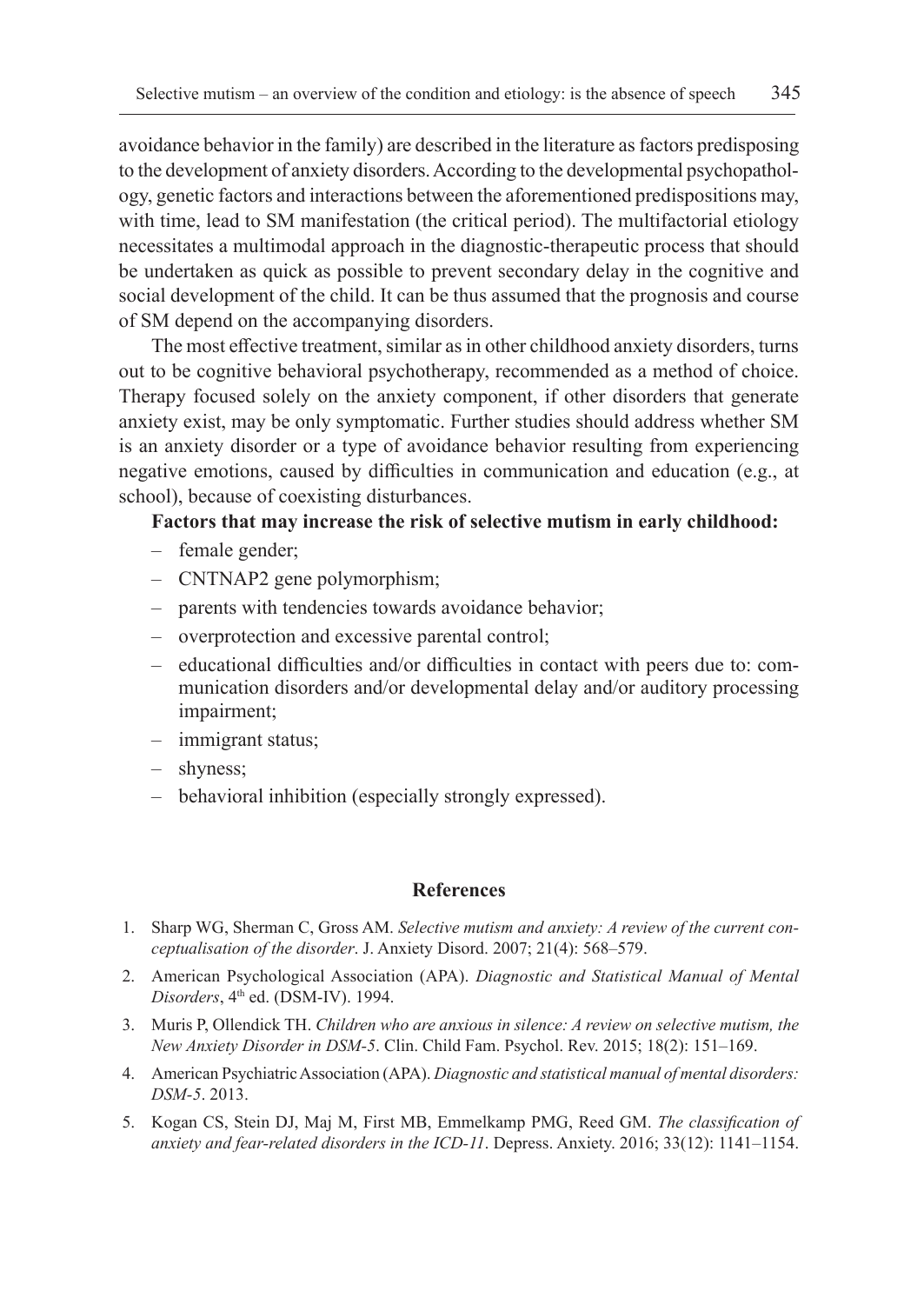- 6. Viana AG, Beidel DC, Rabian B. *Selective mutism: A review and integration of the last 15 years*. Clin. Psychol. Rev. 2009; 29(1): 57–67.
- 7. Bogels SM, Alden L, Beidel DC, Clark LA, Pine DS, Stein MB et al. *Social anxiety disorder: Questions and answers for the DSM-V*. Depress. Anxiety. 2010; 27(2): 168–189.
- 8. Østergaard KR. *Treatment of selective mutism based on cognitive behavioural therapy, psychopharmacology and combination therapy – A systematic review*. Nord. J. Psychiatry. 2018; 72(4): 240–250.
- 9. Bilikiewicz A., editor. *Psychiatria: podrecznik dla studentów medycyny*, 3<sup>rd</sup> ed. Warsaw: PZWL Medical Publishing; 2007. P. 706.
- 10. Smith-Schrandt HL, Ellington E. *Unable to speak: Selective mutism in youth*. J. Psychosoc. Nurs. Ment. Health Serv. 2018; 56(2): 14–18.
- 11. Kristensen H. *Selective Mutism and Comorbidity With Developmental Disorder/Delay, Anxiety Disorder, and Elimination Disorder*. J. Am. Acad. Child Adolesc. Psychiatry. 2000; 39(2): 249–256.
- 12. Oerbeck B, Manassis K, Overgaard KR, Kristensen H. *Selective mutism*. In: Rey JM, editor. *IACAPAP e-textbook of child and adolescent mental health*. Geneva: International Association for Child and Adolescent Psychiatry and Allied Professions, Chapter F.5. 2016. P. 1–23.
- 13. Remschmidt H, Poller M, Herpertz-Dahlmann B, Hennighausen K, Gutenbrunner C. *A follow-up study of 45 patients with elective mutism*. Eur. Arch. Psychiatry Clin. Neurosci. 2001; 251(6): 284–296.
- 14. Steinhausen H-C, Wachter M, Laimböck K, Metzke CW. *A long-term outcome study of selective mutism in childhood*. J. Child Psychol. Psychiatry. 2006; 47(7): 751–756.
- 15. Chavira DA, Shipon-Blum E, Hitchcock C, Cohan S, Stein MB. *Selective mutism and social anxiety disorder: All in the family?* J. Am. Acad. Child Adolesc. Psychiatry. 2007; 46(11): 1464–1472.
- 16. Ford MA, Sladeczek IE, Carlson J, Kratochwill TR. *Selective mutism: Phenomenological characteristics*. Sch. Psychol. Q. 1998; 13(3): 192–227.
- 17. Steinhausen HC, Juzi C. *Elective mutism: An analysis of 100 cases*. J. Am. Acad. Child Adolesc. Psychiatry. 1996; 35(5); 606–614.
- 18. SteRenburg H, SteRenburg S, Gillberg C, Billstedt E. *Children with autism spectrum disorders and selective mutism*. Neuropsychiatr. Dis. Treat. 2018; 14: 1163–1169.
- 19. Kopp S, Gillberg C. *Selective mutism: A population-based study: A research note*. J. Child Psychol. Psychiatry.1997; 38(2): 257–262.
- 20. Andersson CB, Thomsen PH. *Electively mute children: An analysis of 37 Danish cases*. Nord. J. Psychiatry.1998; 52(3): 231–238.
- 21. Ehlers S, Gillberg C. *The epidemiology of Asperger syndrome*. J. Child Psychol. Psychiatry. 1993; 34(8): 1327–1350.
- 22. Wong P. *Selective mutism: A review of etiology, comorbidities and treatment*. Psychiatry (Edgemont). 2010; 7(3): 23–31.
- 23. Sharkey L, McNicholas F. *More than 100 years of silence, elective mutism: A review of the literature*. Eur. Child Adolesc. Psychiatry.2008; 17(5): 255–263.
- 24. Merikangas KR, He JP, Burstein M, Swanson SA, Avenevoli S, Lihong C et al. *Lifetime prevalence of mental disorders in U.S. adolescents: Results from the National Comorbidity Survey*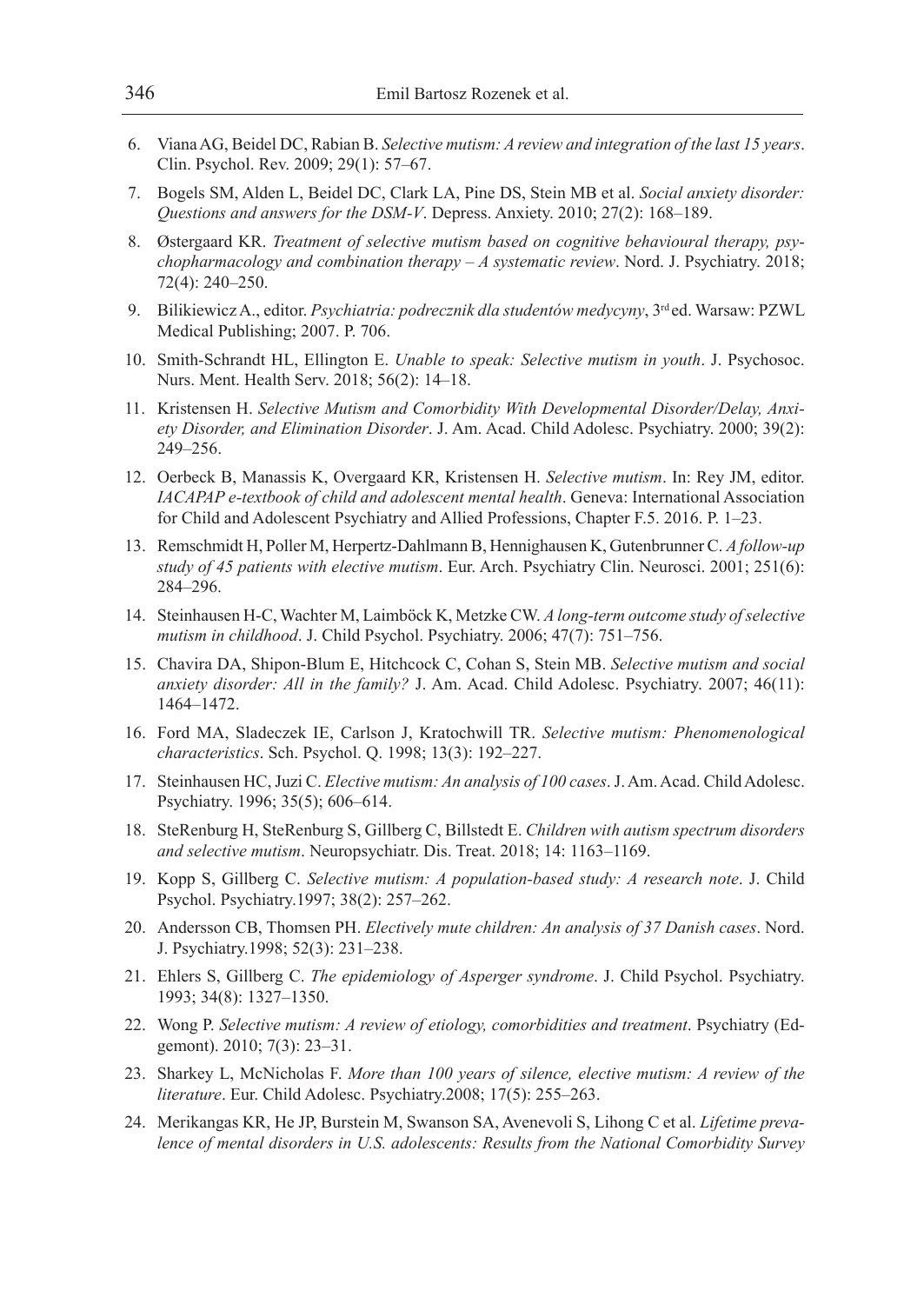*Replication–Adolescent Supplement (NCS-A)*. J. Am. Acad. Child Adolesc. Psychiatry. 2010; 49(10): 980–989.

- 25. Bergman RL, Piacentini J, McCracken JT. *Prevalence and description of selective mutism in a school-based sample*. J. Am. Acad. Child Adolesc. Psychiatry. 2002; 41(8): 938–946.
- 26. Elizur Y, Perednik R. *Prevalence and description of selective mutism in immigrant and native families: A controlled study*. J. Am. Acad. Child Adolesc. Psychiatry. 2003; 42(12): 1451−1459.
- 27. Steinhausen HC, Adamek R. *The family history of children with elective mutism: A research report*. Eur. Child Adolesc. Psychiatry. 1997; 6(2): 107–111.
- 28. Cohan SL, Price JM, Stein MB. *Suffering in silence: Why a developmental psychopathology perspective on selective mutism is needed*. J. Dev. Behav. Pediatrics. 2006; 27(4): 341–355.
- 29. Cunningham CE, McHolm AE, Boyle MH. *Social phobia, anxiety, oppositional behavior, social skills, and selfconcept in children with specific selective mutism, generalized selective mutism, and community controls*. Eur. Child Adolesc. Psychiatry.2006; 15(5): 245–255.
- 30. Stein MB, Yang B-Z, Chavira DA, Hitchcock CA, Sung SC, Shipon-Blum E et al. *A common genetic variant in the neurexin superfamily member CNTNAP2 is associated with increased risk for selective mutism and social anxiety-related traits*. Biol. Psychiatry. 2011; 69(9): 825–831.
- 31. Kristensen H, Torgersen S. *MCMI-II personality traits and symptom traits in parents of children with selective mutism: A case-control study*. J. Abnorm. Psychol. 2001; 110(4): 648–652.
- 32. Kristensen H, Torgersen S. *A case-control study of EAS child and parental temperaments in selectively mute children with an without a comorbid communication disorder*. Nord. J. Psychiatry. 2002; 56(5): 347–353.
- 33. Cunningham CE, McHolm A, Boyle MH, Patel S. *Behavioral and emotional adjustment, family functioning, academic performance, and social relationships in children with selective mutism*. J. Child Psychol. Psychiatry. 2004; 45(8): 1363–1372.
- 34. Edison SC, Evans MA, Mc Holm AE, Cunningham CE, Nowakowski ME, Boyle M et al. *An Investigation of Control Among Parents of Selectively Mute, Anxious, and Non-Anxious Children.*  Child. Psychiatry Hum. Dev. 2011; 42(3), 270-290.
- 35. Holka-Pokorska J, Pirog-Balcerzak A, Jarema M. *The controversy around the diagnosis of selective mutism – A critical analysis of three cases in the light of modern research and diagnostic criteria*. Psychiatr. Pol. 2018; 52(2): 323–343.
- 36. Kumpulainen K, Räsänen E, Raaska H, Somppi V. *Selective mutism among second-graders in elementary school*. Eur. Child Adolesc. Psychiatry. 1998; 7(1): 24–29.
- 37. Beidas RS, Suarez L, Simpson D, Read K, Wei C, Connolly S et al. *Contextual factors and anxiety in minority and European American youth presenting for treatment across two urban university clinics*. J. Anxiety Disord. 2012; 26(4): 544–554.
- 38. Kagan J, Snidman N, Arcus D, Steven Reznick J. *Galen's prophecy: Temperament in human nature*. New York, NY: Basic Books; 2018.
- 39. Coll CG, Kagan J, Reznick JS. *Behavioral inhibition in young children*. Child Dev. 1984; 55(3): 1005–1019.
- 40. Gensthaler A, Khalaf S, Ligges M, Kaess M, Freitag CM, Schwenck C. *Selective mutism and temperament: The silence and behavioral inhibition to the unfamiliar*. Eur. Child Adolesc. Psychiatry. 2016; 25(10): 1113–1120.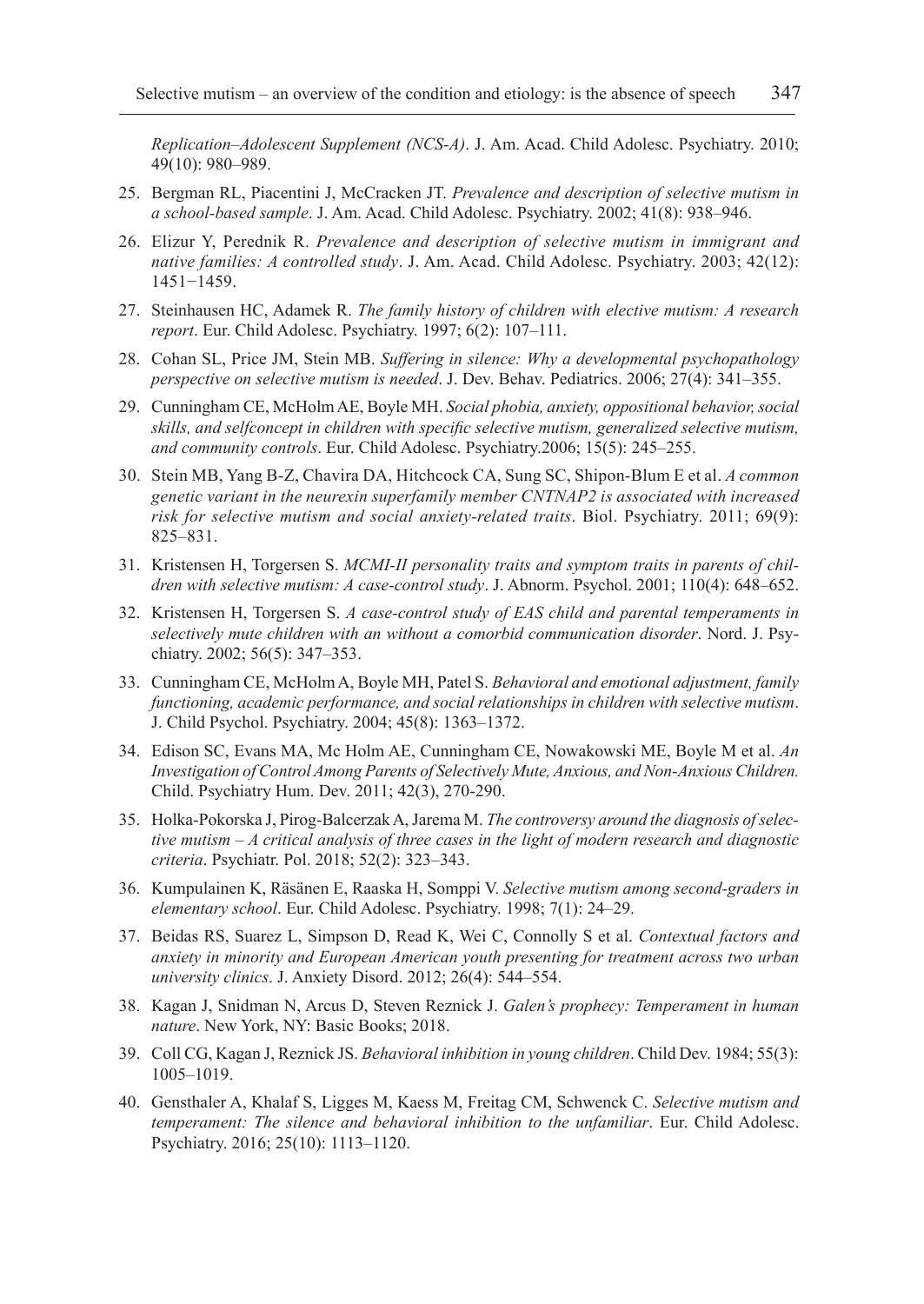- 41. Biederman J, Hirshfeld-Becker DR, Rosenbaum JF, Hérot C, Friedman D, Snidman N et al. *Further evidence of association between behavioural inhibition and social anxiety in children*. Am. J. Psychiatry. 2001; 158(10): 1673–1679.
- 42. Scott S, Beidel DC. *Selective mutism: An update and suggestions for future research*. Curr. Psychiatry Rep. 2011; 13(4): 251–257.
- 43. White SW, Oswald D, Ollendick T, Scahill L. *Anxiety in children and adolescents with autism spectrum disorders*. Clin. Psychol. Rev. 2009; 29(3): 216–229.
- 44. Hoy R. *Tuning in by tuning off*. Nature. 2002; 418: 831–833.
- 45. Curio G, Neuloh G, Numminen J, Jousmaki V, Hari R. *Speaking modifies voice-evoked activity in the human auditory cortex*. Hum. Brain Mapp. 2000; 9(4): 183–191.
- 46. Henkin Y, Bar-Haim Y. *An auditory-neuroscience perspective on the development of selective mutism*. Dev. Cogn. Neurosci. 2015; 12: 86–93.
- 47. Bar-Haim Y. *Introversion and individual differences in acoustic reflex function*. Int. J. Psychophysiol. 2002; 46(1): 1–11.
- 48. Muchnik C, Ari-Even Roth D, Hildesheimer M, Arie M, Bar-Haim Y, Henkin Y. *Abnormalities in auditory efferent activities in children with selective mutism*. Audiol. Neurootol. 2013; 18(6): 353–361.
- 49. Manassis K, Tannock R, Garland EJ, Minde K, McInnes A, Clark S. *The sounds of silence: Language, cognition, and anxiety in selective mutism*. J. Am. Acad. Child Adolesc. Psychiatry. 2007; 46(9): 1187–1195.
- 50. Bergman RL, Keller ML, Piacentini J, Bergman AJ. *The development and psychometric properties of the selective mutism questionnaire*. J. Clin. Child Adolesc. Psychol. 2008; 37(2): 456–464.
- 51. Diliberto RA, Kearney CA. *Anxiety and oppositional behavior profiles among youth with selective mutism*. J. Commun. Disord. 2016; 59: 16–23.
- 52. Black B, Uhde TW. *Psychiatric characteristics of children with selective mutism: A pilot study*. J. Am. Acad. Child Adolesc. Psychiatry. 1995; 34(7): 847–856.
- 53. Hua A, Major N. *Selective mutism*. Curr. Opin. Pediatr. 2016; 28(1): 114–120.
- 54. Yeganeh R, Beidel DC, Turner SM, Pina AA, Silverman WK. *Clinical distinctions between selective mutism and social phobia: An investigation of childhood psychopathology*. J. Am. Acad. Child Adolesc. Psychiatry. 2003; 42(9): 1069–1075.
- 55. Moldan MB. *Selective mutism and self-regulation*. Clin. Soc. Work J. 2005; 33(3): 291–307.
- 56. Woo SM, Keatinge C. *Diagnosis and treatment of mental disorders across the lifespan*. Hoboken, NY: Wiley and Sons, Inc.; 2008.
- 57. Young BJ, Bunnell BE, Beidel DC. *Evaluation of children with selective mutism and social phobia: A comparison of psychological and psychophysiological arousal*. Behav. Modif. 2012; 36(4): 525–544.
- 58. LeDoux JE, Moscarello J, Sears R, Campese V. *The birth, death and resurrection of avoidance: A reconceptualization of a troubled paradigm*. Mol. Psychiatry. 2016; 22(1): 24–36.
- 59. Pionek Stone B, Kratochwill T, Sladezcek I, Serlin RC. *Treatment of selective mutism: A bestevidence synthesis*. Sch. Psychol. Q. 2002; 17(2): 168–190.
- 60. Bergman RL, Gonzalez A, Piacentini J, Keller ML. *Integrated behavior therapy for selective mutism: A randomized controlled pilot study*. Behav. Res. Ther. 2013; 51(10): 680–689.